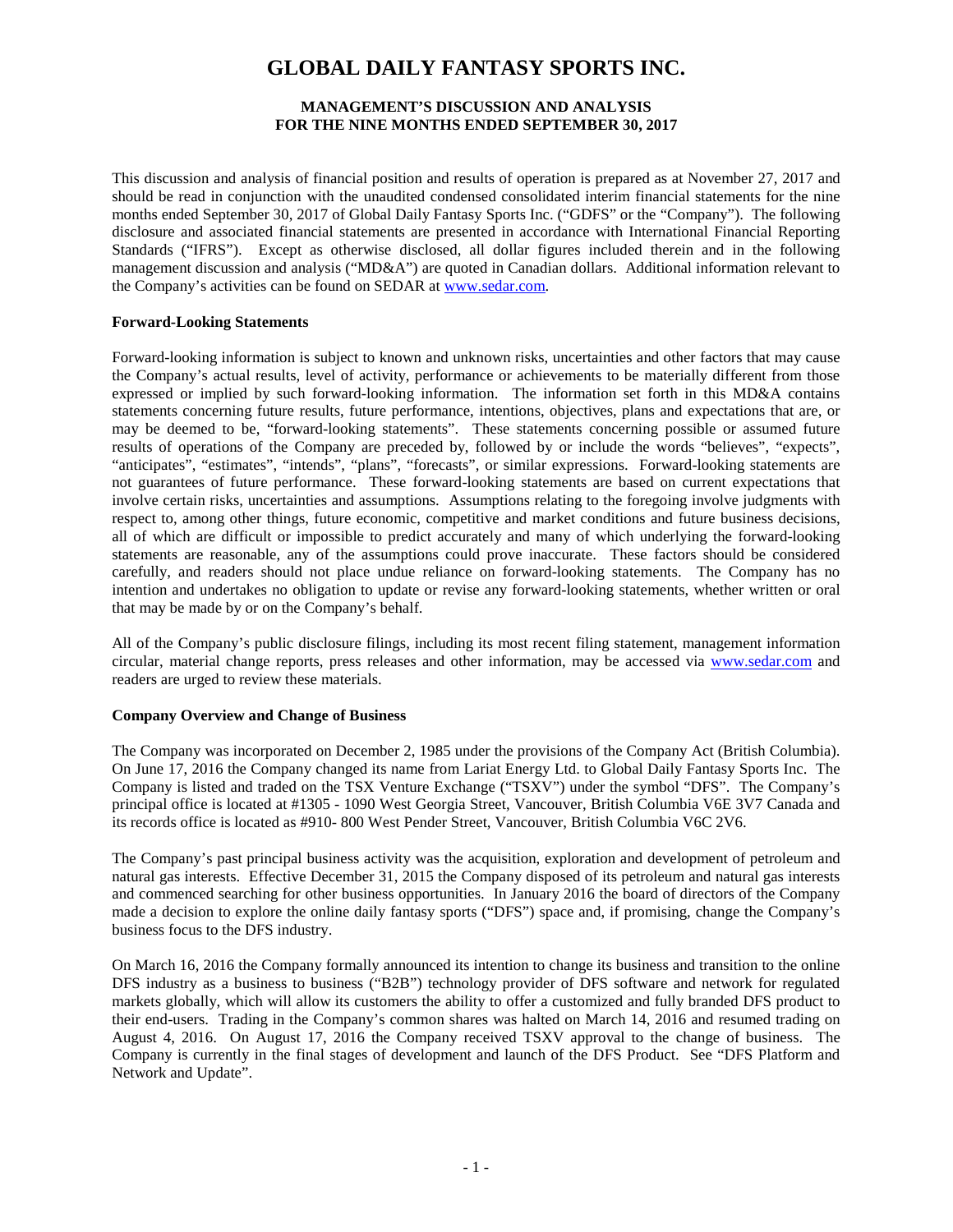In July and August 2016 the Company completed a non-brokered financing of 20,000,000 units to raise \$2,000,000. During September to November 2016 the Company completed a further non-brokered private placement of 15,000,000 units to raise \$6,000,000.

On May 11, 2017 the Company purchased the operating assets of Mondogoal Limited ("Mondogoal") for DFS operations to be conducted in Italy. See "Description of the Company's Business - Mondogoal Acquisition".

#### **Description of the Company's Business**

The Company is a B2B technology provider of DFS software and network, for regulated markets globally, which will allow its customers the ability to offer a customized and fully branded DFS Product to their end users. DFS is an accelerated variant of traditional Fantasy Sports Games that are conducted over shorter periods, such as a weekly or daily competition, as opposed to those that are played across an entire season, and is one of the fastest growing segments of the fantasy sports industry today.

The Company's target customers includes gaming operators, such as sports books, land-based groups, media companies, big database groups and other operators who wish to quickly and easily break into the DFS industry with a customized software solution. The Company will allow its customers to seamlessly integrate into its DFS Product thereby allowing their individual end users easy access to a variety of DFS contests and content. The Company's customers will also have the option to offer ring-fenced (internal) contests for their own database or join networked contests with all of the Company's customers.

The Company's revenues will be derived from a number of sources. First will be set up and customization fees for customers to integrate into the DFS Product. Second will be tournament or license fees, which is an agreed percentage of a predetermined prize pool or contest. Third will be fees for managed services which will include hosting and bandwidth, customer and technical support, scheduling contests both for ring-fenced or networked events, marketing support, sports feed and a host of other services the Company intends to offer to its customers.

The online gaming industry is heavily regulated and it is the Company's intention to operate in regulated markets where there is clear understanding of regulation. Initially the Company's target markets are Europe, Asia and Latin America.

## *Daily Fantasy Sports*

DFS is a subset of year long Fantasy Sport Games. As with traditional fantasy sports games, site end users compete against others by building a team of professional athletes from a particular league or competition and earn points based on the actual statistical performance of the players in real-world competitions. DFS are an accelerated variant of traditional Fantasy Sports Games that are conducted over short-term periods, such as a week or single day of competition, as opposed to those that are played across an entire season. DFS are structured in the form of competitions referred to as contests, where site end users pay an entry fee in order to participate, and build a team of athletes in a certain sport while complying with different contest rules. Depending on the overall performance of the athletes selected, site end users may win a share of a pre-determined prize pool.

#### *Principal Products and Services*

The Company platform is a multi-tenant B2B gateway, which will allow customers to offer their end users the DFS Product. The DFS Product is being built with a mobile first philosophy that will allow for seamless integration at the customer level without having to share/compromise any sensitive end user data. Joining the Company's network will allow customers to capitalize on a mature infrastructure with shared liquidity, without conflict of interest and built specifically for regulated market environments.

As a true B2B global network, the Company will offer a SaaS product that will be a turn-key solution for sportsbook operators, land-based operators, media groups, big database groups and other operators to break into the DFS industry, without having to incur large upfront costs to monetize this new business and add incremental revenue.

The Company's online offering is designed for gaming operators worldwide. The platform will be integrated into a gaming operator's websites, where the DFS Product will be immediately available to the end users. The end user will easily be able to access the DFS Product using any modern browser via desktop or mobile device. This will allow any customer end user the ability to access the content from any device accessible to him or her, with the benefit that a user can pause and transition the experience across any number of devices. While the end user will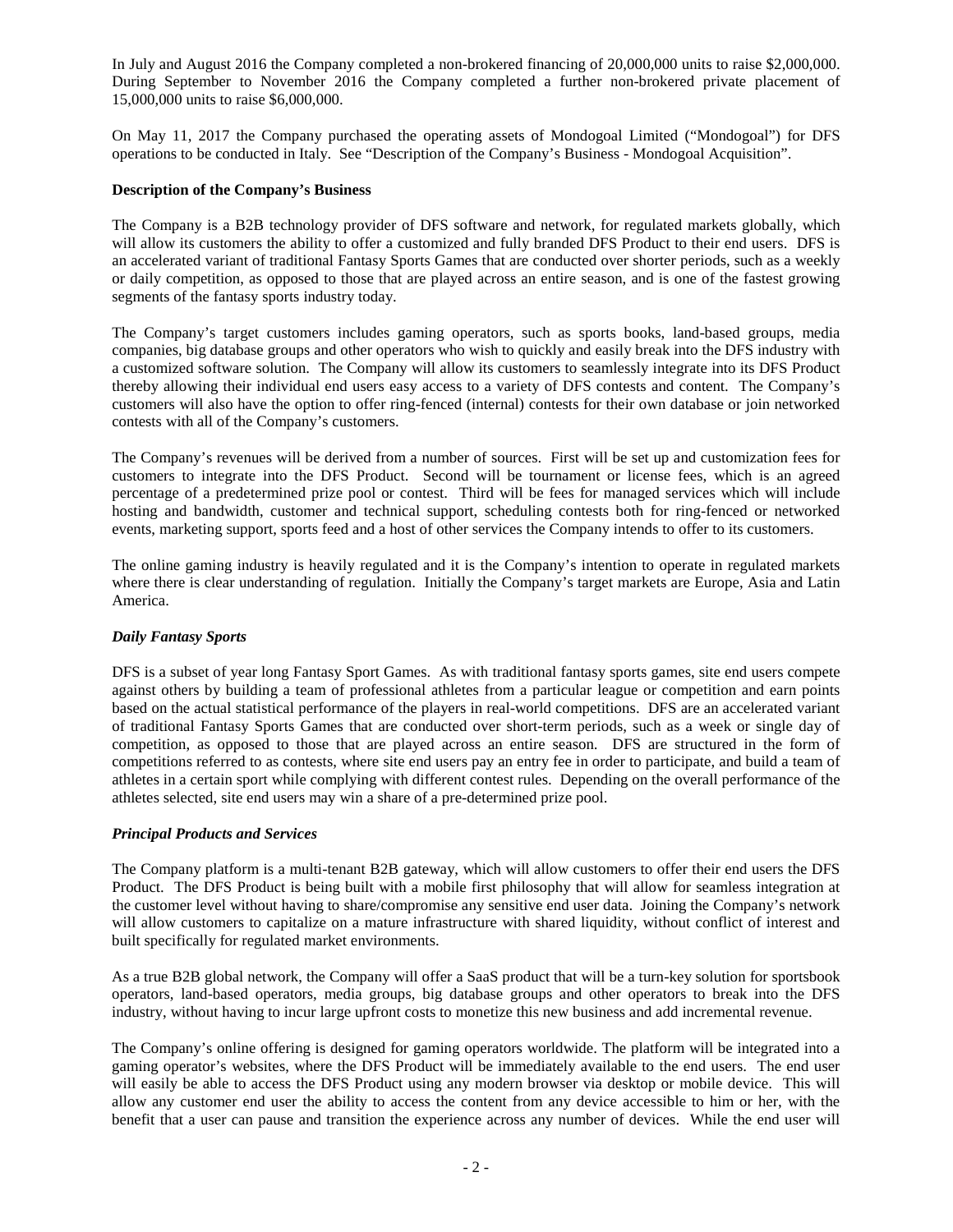access the offering through an operator's website, the Company will maintain and operate the platform to ensure a safe and secure ecosystem without conflict of interest. More information about the Company's objectives, product offering and software can be found at [www.gdfsi.com.](http://www.gdfsi.com/)

The networked nature of the online product offering combined with the unique features of the platform will allow end users of different operators, at the operator's discretion, to compete against each other. By combining the player base of the operators, each player will have access to contests that are appropriate to his or her skill level and risk tolerance.

DFS contests will be offered across a variety of sports.

## *Product Development*

Effective May 12, 2016, as amended August 10, 2017, the Company and Bellwether Technologies, Inc. ("Bellwether") entered into an agreement (the "Bellwether Agreement") pursuant to which Bellwether:

- (i) granted the Company a perpetual license for a software platform (the "Bellwether Platform License"); and
- (ii) agreed to build and integrate a proprietary software (the "DFS Product") onto the Bellwether Platform for commercial use; and
- (iii) agreed to provide maintenance and support for the Bellwether Platform and the DFS Product.

The development of the DFS Product has occurred over the following four stages:

- (i) Phase I DFS Product development; and
- (ii) Phase II internal (Alpha) testing of the DFS Product; and
- (iii) Phase III Beta Testing of the DFS; and
- (iv) Phase IV DFS Product launch: Date of First Use.

In consideration for the Bellwether Platform License, the Company agreed to pay Bellwether a one-time license fee of US \$400,000, of which US \$150,000 (\$194,685) was paid on May 26, 2016 and US \$250,000 is due upon the completion and sign-off by the Company of the Phase III - Beta Testing of the DFS Product and receipt of all documentation of the DFS Product and Bellwether Platform License. The Company has also agreed to pay Bellwether for the development of the DFS Product. As at September 30, 2017 the Company has paid Bellwether development fees totaling \$1,585,467 (US \$1,222,881) in connection with the development of the DFS Product. See also "DFS Platform and Network and Update".

## *Distribution Methods*

The Company's products and services will be distributed through the Internet via mobile and desktop, which may provide customers/network partners with advantages over traditional offline gaming competitors, including global reach and additional mobility, a reduced cost base, 24/7/365 access, greater levels of player liquidity and enhanced innovation with respect to contest offerings and technology.

## *Principal Markets and Restricted Markets*

The Company will operate in regulated market environments and will not be engaging in partnerships in any market where there is not a clear and legal framework to operate. The Company will have a global presence with an initial focus to partner with gaming operators in the United Kingdom/European Union, Latin America, and Asia. The management of the Company believes that these markets are underdeveloped and potential for growth exists. Additional opportunities for expansion may exist across Europe, Australia, and India if the Company develops sports and contest offerings that are localized for those respective regions.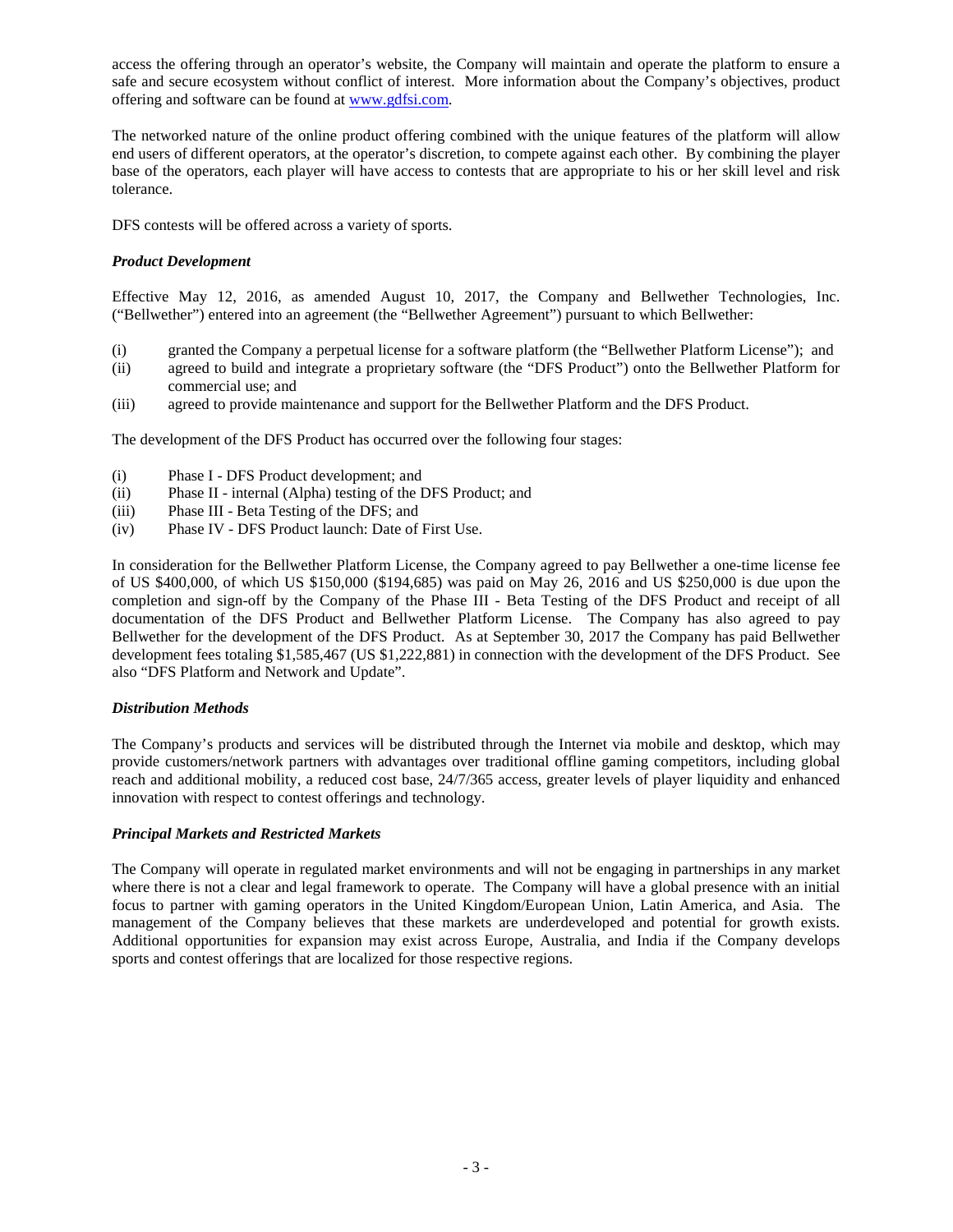## *Marketing Plans and Strategies*

The DFS industry is in its infancy and just beginning to take shape in Europe and other markets outside of North America. As the Company's focus will be building a B2B platform and network, it will benefit from the focus of consumer facing platforms. Central to the Company's marketing strategy is to align with key distribution partners in its target markets. These distribution partners will have relationships and access to potential target customers. The Company intends to leverage their customer databases and will not have to invest marketing dollars to acquire end users of the DFS Product. On May 31, 2016 the Company entered into an agreement (the "NYX Agreement") with NYX Digital Gaming (USA), LLC ("NYX"), a wholly owned subsidiary of NYX Gaming Group Limited, to establish a strategic relationship with NYX to develop and distribute the DFS Product on NYX's proprietary platform (the "OGS Platform") and NYX's customer base (the "OGS Network") to NYX clients worldwide. Under the NYX Agreement:

- (i) the Company and NYX are co-operating in the development of the DFS Product; and
- (ii) NYX granted the Company an exclusive, irrevocable, non-transferable (except to an affiliate or a third party non-competitor of NYX) worldwide right to distribute the DFS Product on the OGS Network (the "Network Distribution Rights"); and
- (iii) NYX granted the Company an exclusive, irrevocable, non sub-licensable and nontransferable (except to an affiliate or a third party non-competitor of NYX) worldwide license to use and exploit the OGS Platform and to use, display, install, copy and create derivative works or otherwise exploit the OGS Platform in connection with the distribution of the DFS Product on the OGS Network (the "OGS License"); and
- (iv) NYX agreed to offer and promote the DFS Product to its current and future customer base as its sole daily fantasy sports solution and to use its sales and marketing teams to maximize commercial exploitation of the DFS Product throughout the OGS Network.

In consideration for the Network Distribution Rights and the OGS License, the Company has paid NYX a total of \$322,663 (US \$250,000).

The Company must also make a payment of US \$250,000 to NYX upon the commercial launch of the DFS Product on the OGS Platform and the OGS Network. In addition, the Company will pay to NYX a monthly royalty payment for clients through the OGS Network with some minimum guarantees after the product is launched.

The Company's obligation to remit the applicable DFS Royalty will begin 30 days after the commercial launch of the DFS Product on the OGS Platform and the OGS Network. The term of the NYX Agreement is five years from the commercial launch of the DFS Product on the OGS Platform and the OGS Network, which initial term may be renewed by the Company on written notice to NYX for an additional five-year period.

In the short-term, the Company is building its marketing campaign by attending industry conferences, using direct sales tactics, utilizing a multi-pronged search engine optimization strategy, developing its website, utilizing print advertisements in trade magazines and connecting and networking with new third party platform relationships.

## *Mondogoal Acquisition*

On May 26, 2017 the Company announced that, effective May 11, 2017, the Company entered into an asset purchase agreement (the "Mondogoal Purchase") with Mondogoal whereby the Company purchased Mondogoal's operating assets consisting of intellectual property, trademarks and client contracts (the "Purchased Assets") for the Company's DFS B2B operations to be conducted in Italy. The purchase price for the Purchased Assets is:

- (i) US \$275,000, of which the Company has paid US \$247,500 and the remaining US \$27,500 hold-back is outstanding; and
- (ii) issuance of common shares of the Company (the "Earn-out Shares"), the number of which will be determined on the anniversary of each of the next three years, having a value equal to the net gaming revenues derived from the Purchased Assets, and subject to a maximum of US \$300,000 in Earn-out Shares. All share issuances are subject to TSXV approvals.

Mondogoal is a leader in daily fantasy sports in the Italian market. Mondogoal's blue chip client base includes Lottomatica Scommesse S.r.l. and Sisal Entertainment S.p.a. two of the largest gaming brands in Italy. The Company also announced, as part of the transaction, it has secured new licensing agreements with both Italian operators for an additional two-year term.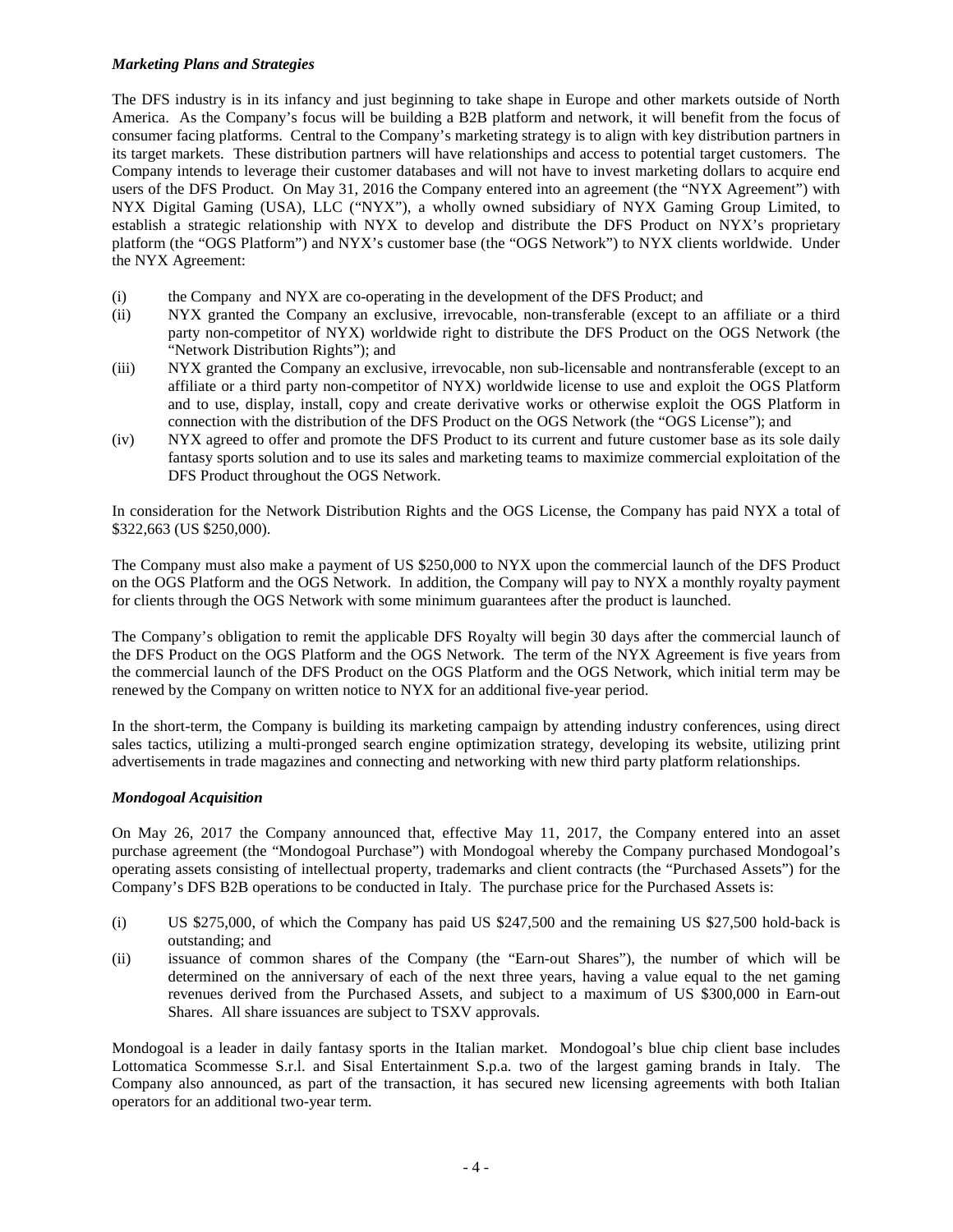## *Competition*

The Internet media, entertainment, fantasy sports, and i-gaming industry are highly competitive.

European consumer facing operators (B2C) such as Oulala, PlayOn, and Fanteam (Scout Gaming), who have entered the marketplace within the last 24 months, are all relatively new to DFS. Recently some of these brands are trying to pivot and add white label operators (B2B) to their strategy to enhance their business model. Building out a true, DFS network of B2B gaming operators and product features is the essence of what makes the Company's model unique in the European gaming market. The Company believes that its management, with their fantasy sports experience and distribution relationships, puts the Company in a strong position for future growth.

## *Proprietary Protections*

The Company will own 100% of the DFS Product. The Company will rely on a combination of patent, trademark, copyright and trade-secret laws, as well as confidentiality agreements and technical measures to protect its proprietary rights.

## *Regulatory Matters*

On Nov 17, 2017 the Company received its UK gaming license. The license entitles the company to manufacture, supply, install and adapt gambling software for electronic devices or websites in a network setting. The Company has applied for a B2B skill based gaming license with the Malta Gaming Authority ("MGA"). Apart from the requirement to obtain the aforementioned gaming licenses there are no material regulatory approvals required for the Company to carry out its proposed business objectives.

## **DFS Platform and Network Update**

The Company's DFS Product will provide the following competitive advantages to the industry poised to grow outside of North America:

- Enables multiple operators to join a network as regulation permits to share liquidity; and
- enables operators the option to offer its clients entry into ring-fenced contests or network wide contests for enhanced liquidity and prize pools; and
- uniquely designed guided custom lobby experience will ensure players easy access to enter contests and maximize customer retention; and
- specifically designed games such as the "pick em" contest will give the casual new user unprecedented ease of entry in new emerging markets; and
- platform architecture has been designed to scale; and
- mobile accessible on Android and iOS.

On March 23, 2017 Bellwether delivered to the Company a Beta version of the DFS Product. Testing, quality assurance review and ongoing software enhancements continued in the second and third quarters on the phase one development to ready the DFS Product for live production.

On August 10, 2017, the Company received Gaming Laboratories International ("GLI") certification for its DFS platform for Italy and the United Kingdom. The GLI certification covers both the Company's sports offerings of European Football and European and PGA Golf and provides the necessary accreditation required to launch the Company's platform in Italy and the UK when ready.

During the quarter the Company completed the integration of the DFS product into its Italian facing customers, Lottomatica and Sisal and began user acceptance and quality assurance testing which has continued into the next quarter.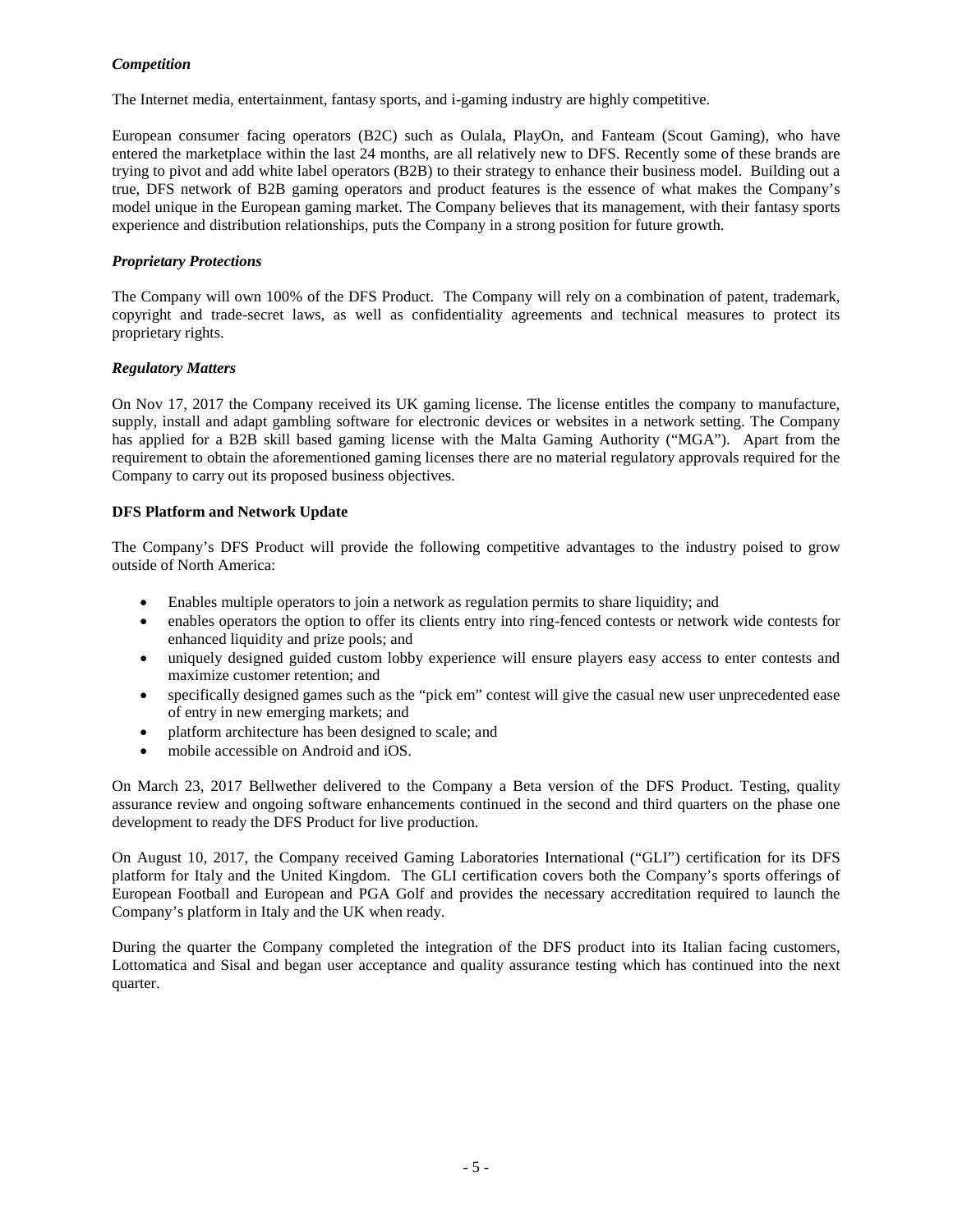#### **Selected Financial Data**

|                                                   | <b>Fiscal 2017</b> |            |            | Fiscal 2016 |            |            |            | <b>Fiscal 2015</b> |
|---------------------------------------------------|--------------------|------------|------------|-------------|------------|------------|------------|--------------------|
|                                                   | Sep. 30/17         | Jun. 30/17 | Mar. 31/17 | Dec. 31/16  | Sep. 30/16 | Jun. 30/16 | Mar. 31/16 | Dec. 31/15         |
|                                                   |                    |            |            | ъ           |            |            |            |                    |
| <b>Operations:</b>                                |                    |            |            |             |            |            |            |                    |
| Revenue, net of royalties                         | 36,039             | Nil        | Nil        | Nil         | Nil        | Nil        | Nil        | 1,545              |
| Expenses                                          | (578, 287)         | (550,081)  | (515, 854) | (405, 610)  | (216,748)  | (172, 201) | (58,969)   | (20,705)           |
| Other items                                       | 8,083              | 2,848      | 15,736     | 9,005       | 3,809      | (5,771)    | (55)       | (13,650)           |
| Net loss                                          | (534.165)          | (547.233)  | (500.118)  | (396.605)   | (212.939)  | (177, 972) | (59, 024)  | (32, 810)          |
| Basic and diluted loss                            |                    |            |            |             |            |            |            |                    |
| per share                                         | (0.01)             | (0.01)     | (0.01)     | (0.00)      | (0.01)     | (0.01)     | (0.00)     | (0.01)             |
| Dividends per share                               | Nil                | Nil        | Nil        | Nil         | Nil        | Nil        | Nil        | Nil                |
| <b>Statement of</b><br><b>Financial Position:</b> |                    |            |            |             |            |            |            |                    |
| Working capital                                   | 2,980,616          | 3,982,504  | 4,987,495  | 5,739,147   | 5,501,101  | 453,988    | 75,544     | 134,568            |
| Total assets                                      | 5,231,165          | 6,385,919  | 6,820,534  | 7,346,791   | 6,738,784  | 1,458,403  | 150,968    | 173,405            |
| Total long-term liabilities                       | Nil                | Nil        | Nil        | Nil         | Nil        | Nil        | Nil        | Nil                |

The following selected financial information is derived from the unaudited condensed consolidated interim financial statements of the Company prepared in accordance with IFRS.

#### **Results of Operations**

#### *Three Months Ended September 30, 2017 Compared to Three Months Ended June 30, 2017*

#### *Operations*

During the three months ended September 30, 2017 ("Q3") the Company reported a net loss of \$534,165 (\$0.01 per share), compared to a net loss of \$547,233 (\$0.01 per share) for the three months ended June 30, 2017 ("Q2"). The \$13,068 decrease in loss during Q3 is primarily attributed to the following significant changes:

- (i) The Company invoiced its first customers earning revenue of \$36,039 in Q3 compared to Nil revenue in Q2; and
- (ii) Professional and technical support fees decreased by \$81,593 in Q3 to \$3,559 (Q2 85,182), as the Company capitalized a higher proportion of the related fees which were directly attributable to the development of the DFS product; and
- (iii) Management and director compensation decreased by \$67,430 in, Q3 to \$86,470, (Q2 \$153,900), as the Company capitalized \$117,007 of management and director compensation in Q3 (Q2 Nil) which were directly attributable to the development of the DFS product; and
- (iv) Legal decreased by \$19,529 to 26,897 (Q2 46,426) due to the timing of licensing activity and commercial contracts; and
- (v) License fees decreased by \$17,657 to (14,313) in Q3 (Q2 3,345) as the Company capitalized the expense for the full three quarters in 2017 in Q3 (Q2 Nil).

These amounts were partially offset by:

- (i) The Company issued 3,025,000 stock options to officers, directors, employees, consultants and advisers in September 2017 which resulted in an expense of \$215,680 in Q3 (Q2 Nil), resulting in an increased expense of \$215,680 in Q3; and
- (ii) an increase in Travel expenses of 11,386 in Q3 to 30,271 (Q2 18,887) driven by additional travel in relation to product development and commercial activity.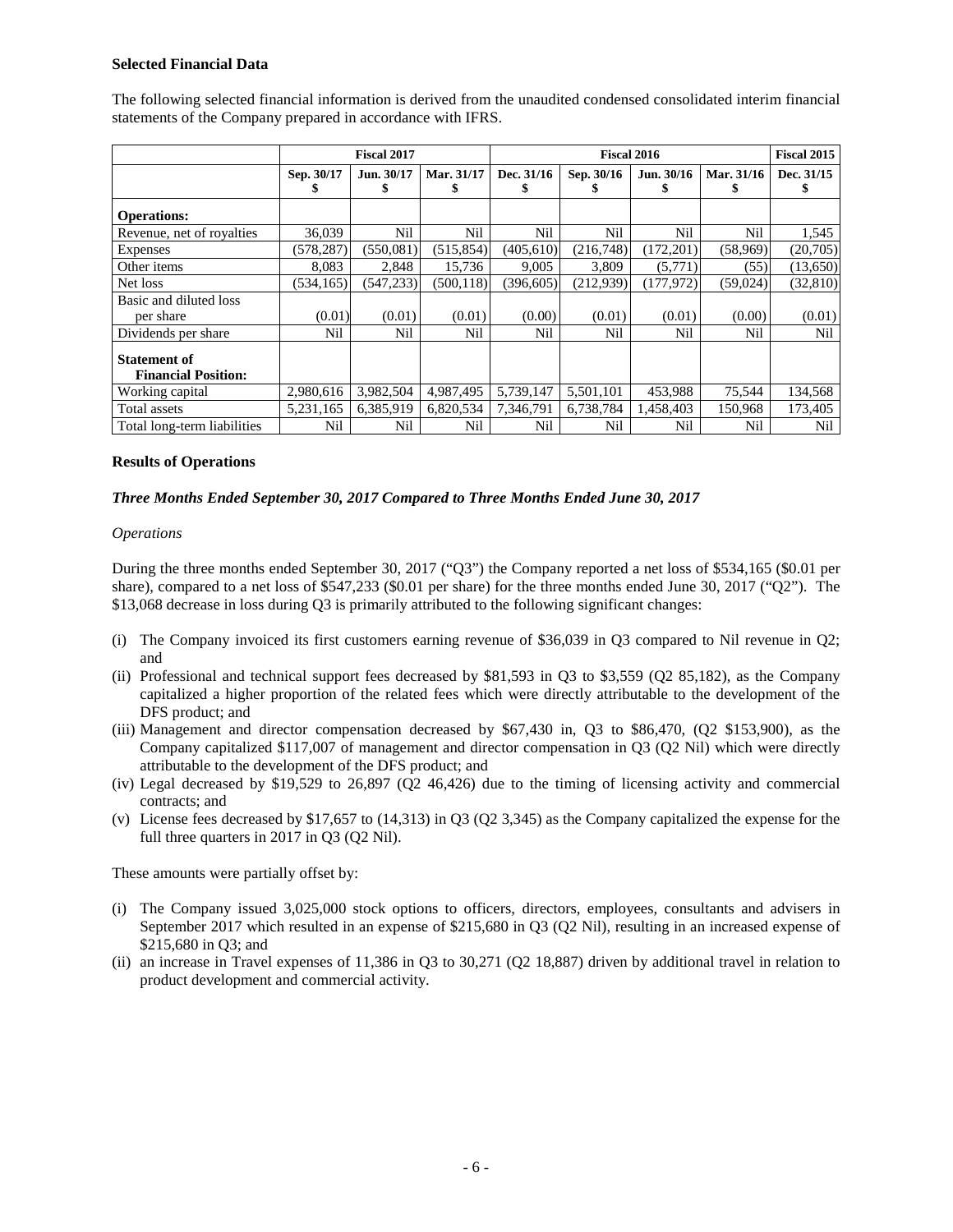#### *Nine Months Ended September 30, 2017 Compared to Nine Months Ended September 30, 2016*

#### *Operations*

During the nine months ended September 30, 2017 (the "2017 period") the Company reported a net loss of \$1,581,517 (\$0.03 per share), compared to a net loss of \$449,935 (\$0.03 per share) for the nine months ended September 30, 2016 (the "2016 period"), an increase in loss of \$1,131,582. The increase in loss was mainly due to general and administrative expenses increasing from \$447,918 during the 2016 period to \$1,644,223 during the 2017 period as follows:

|                                         | 2017      | 2016    |
|-----------------------------------------|-----------|---------|
|                                         | \$        | \$      |
| Accounting and administrative           | 57,047    | 38,600  |
| Audit                                   | 21,930    | 17,632  |
| Corporate development                   | 8,224     |         |
| Cloud services and data access fees     | 151,113   |         |
| Depreciation                            | 4,664     | 806     |
| Investment conference                   | 6,495     | 5,559   |
| Legal                                   | 123,723   | 103,964 |
| Management and directors compensation   | 357,870   | 123,000 |
| Office                                  | 52,412    | 19,074  |
| Professional and technical support fees | 186,843   | 15,558  |
| Regulatory                              |           | 19,900  |
| Rent                                    | 88,305    | 16,593  |
| Salaries and benefits                   | 259,578   |         |
| Stock-option costs                      | 215,680   |         |
| Shareholder costs                       | 13,219    | 2,950   |
| Sponsorship                             |           | 3,998   |
| Transfer agent                          | 5,629     | 8,232   |
| Travel and related                      | 91,491    | 61,170  |
| Website design and maintenance          |           | 10,882  |
|                                         | 1,644,223 | 447,918 |

During the 2017 period the Company:

- (i) was billed \$37,300 (2016 \$38,600) by Chase Management Ltd. ("Chase"), a private company owned by Mr. DeMare, a director of the Company, for bookkeeping, accounting, administration and management services provided by Chase personnel, excluding Mr. DeMare. During the 2017 period the Company was also billed \$19,474 for accounting services provided by a third-party accountant for bookkeeping and accounting services provided for the Company's Malta subsidiaries;
- (ii) recorded a total of \$357,870 (2016 \$123,000) for services provided by current and former officers and directors of the Company. The \$234,870 increase was due to the appointments and associated compensation for the additional services provided by the director and officers. See also "Related Party Transactions and Balances"; and
- (iii) incurred \$186,843 (2016 \$15,558) for professional and technical support fees, relating to services to review regulations and identify market opportunities for DFS markets and Mondogoal planning and training; and
- (iv) recorded a \$19,759 increase in legal expenses, from \$103,964 during the 2016 period to \$123,723 during the 2017 period. During the 2017 period the Company paid its lawyer \$79,665 primarily to review and prepare the Company's submissions for its UK gaming license application, admistrative and commercial activity. A further \$44,058 of other legal expenses was incurred in the 2017 period for services provided by other law firms. During the 2016 period the Company incurred legal services pertaining to the review of business opportunities and various agreements. During the 2017 period the legal services were mainly for licensing, trademark and purchase of assets from Mondogoal; and
- (v) incurred \$91,491 for Travel expenses driven by the development of the DFS Product and commercial activity. During the 2016 period the Company incurred \$61,170 travel expenses to review business opportunities and negotiations in the DFS industry; and
- (vi) incurred \$151,113 for Cloud services and data access fees. No data access fees were incurred in the 2016 period; and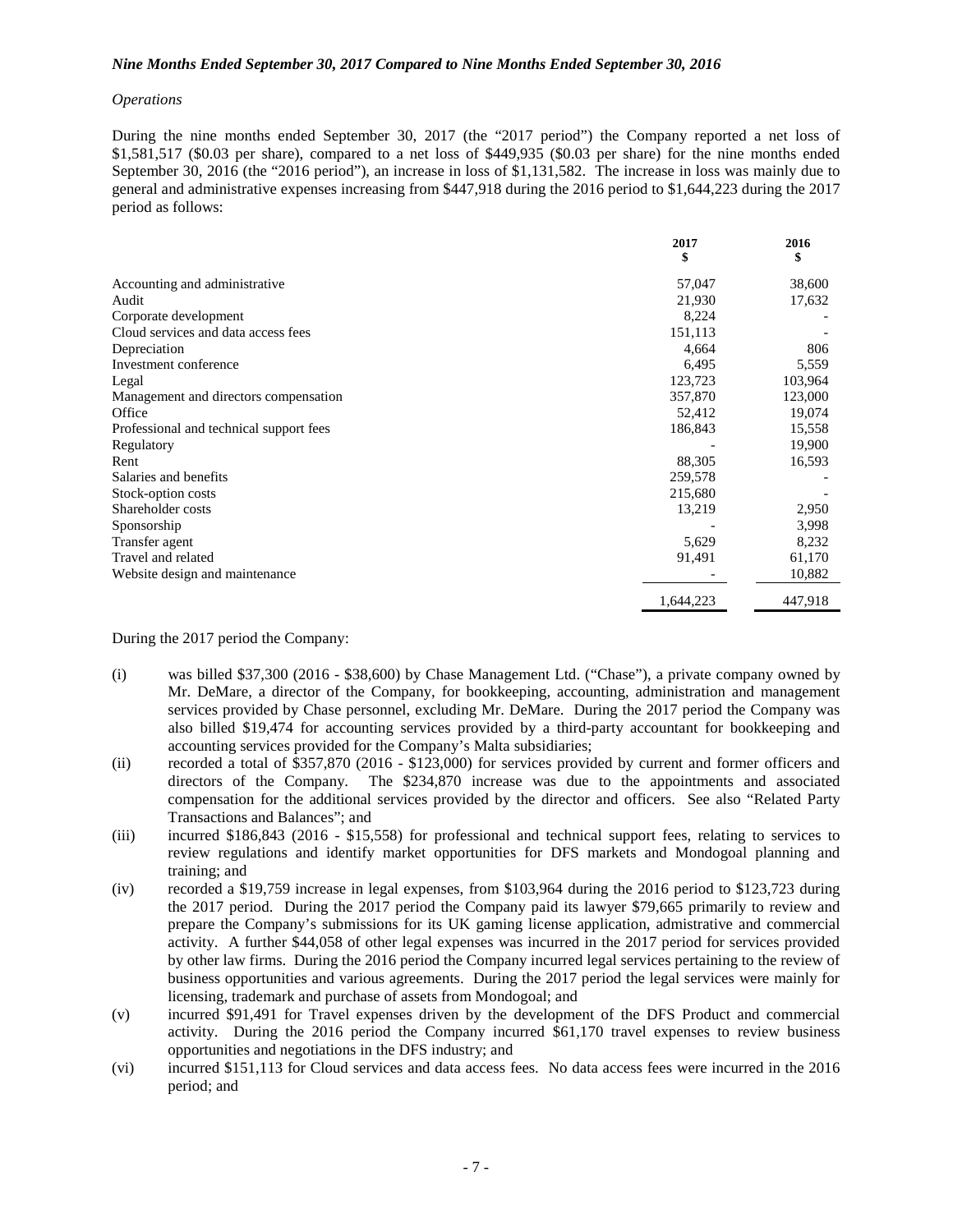- (vii) incurred \$88,305 (2016 \$16,593) for rent, of which \$21,912 was for office rent in Toronto and \$58,743 for office rent in Malta. The Toronto office was established in July 2016 and the Malta office was established in September 2016; and
- (viii) incurred \$259,578 for salaries and benefits for staff in Malta. No staff were employed during the 2016 period; and
- (ix) experienced a decrease of \$15,210 in regulatory and transfer agent fees, from \$28,132 during the 2016 period to \$5,629 during the 2017 period. During the 2016 period the Company incurred various fees associated with the corporate name change and the change of business and share financings.

#### *Financing Activities*

The Company did not perform an equity financing in 2017.

#### *Investment Activities*

During the 2017 period the Company incurred a total of \$783,331 for the continuing development of the DFS Platform, of which \$659,450 was paid to Bellwether and \$123,881 was incurred for internal development costs. In addition, in May 2017 the Company completed the Mondogoal Purchase for US \$275,000, of which the Company paid \$335,696 and \$35,554 is outstanding at September 30, 2017. See also "Description of the Company's Business - Mondogoal Acquisition" and "Description of the Company's Business - Product Development and Marketing Plans and Strategies".

No investing activities were conducted during the 2016 period.

#### **Financial Condition / Capital Resources**

The Company's operations have been primarily funded from equity financings which are dependent upon many external factors and may be difficult to impossible to secure or raise when required. As at September 30, 2017 the Company had working capital in the amount of \$2,980,616. Management considers that the Company has adequate resources to successfully develop its on-line gaming platform and necessary infrastructure and establish future profitable operations. However, the Company recognizes the Company's objectives and scope of expenditures may change with ongoing results and, as a result, it may be required to obtain additional financing. While the Company has been successful in securing financing in the past, there can be no assurance that it will be able to do so in the future. If for any reason the Company is unable to continue as a going concern, it could impact the Company's ability to realize assets at their recognized values and to meet its liabilities in the ordinary course of business at the amounts stated in the condensed interim financial statements.

#### **Contractual Commitments**

The Company has lease commitments for office space in Toronto, Canada and Sliema, Malta. The Company also has entered into a license agreement whereby it has agreed to pay monthly fees for access to real-time sports data feed and content.

Estimated contractual payments are as follows:

|              | 2017   | $2018 - 2019$ | <b>Total</b><br>\$ |
|--------------|--------|---------------|--------------------|
| Office rent  | 25,700 | 137,300       | 163,000            |
| Data license | 10.600 | 111.600       | 122,200            |
|              | 36,300 | 248,900       | 321,500            |

#### **Off-Balance Sheet Arrangements**

The Company has no off-balance sheet arrangements.

#### **Proposed Transactions**

The Company has no proposed transactions.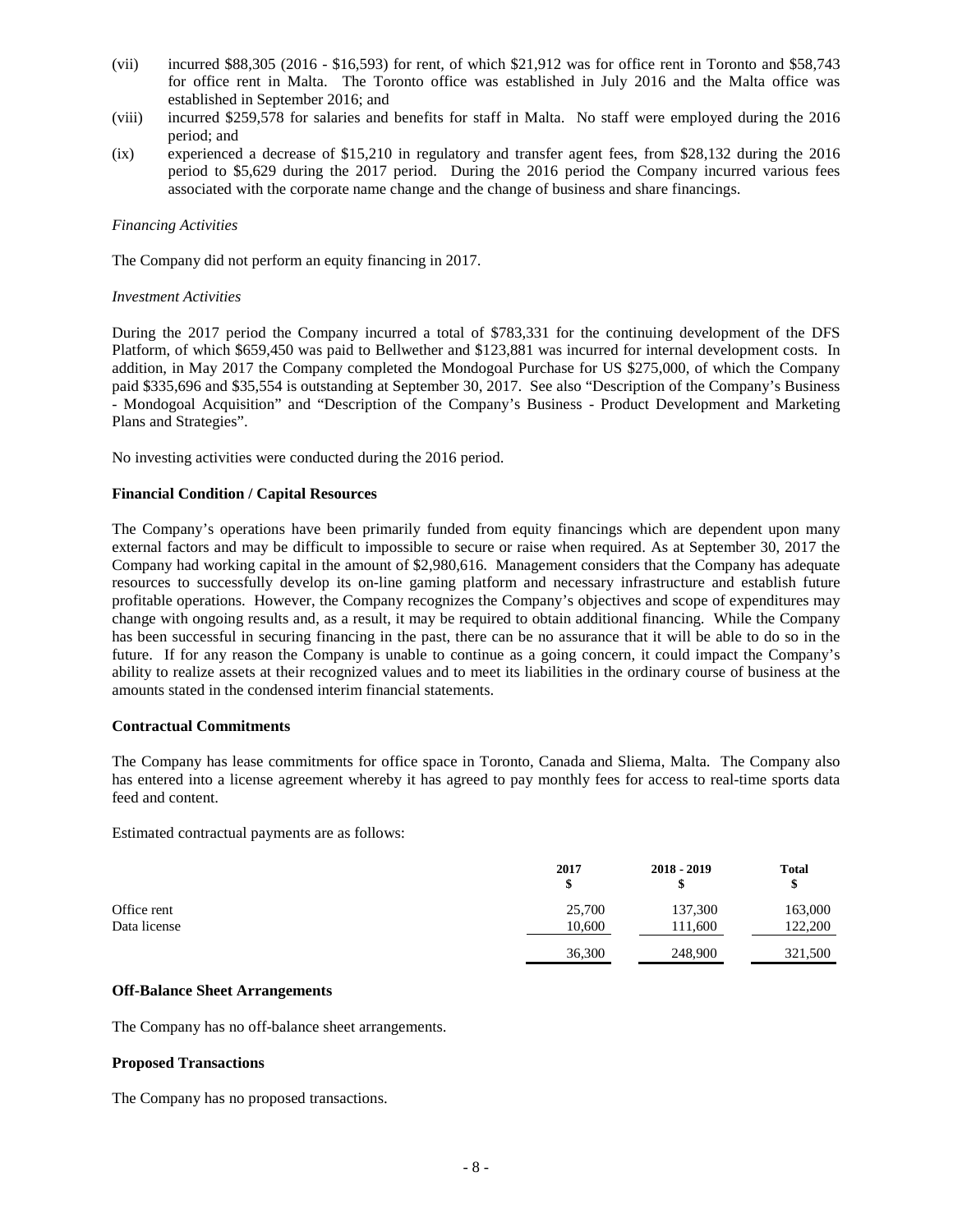#### **Changes in Accounting Principles**

There were no changes in accounting policies during the 2017 period. A detailed summary of all the Company's significant accounting policies is included in Note 3 to the December 31, 2016 annual consolidated financial statements.

#### **Critical Accounting Estimates**

The preparation of financial statements in conformity IFRS requires management to make estimates and assumptions that affect the reported amounts of assets and liabilities and disclosure of contingent assets and liabilities at the date of the financial statements, and the reported amounts of revenues and expenditures during the reporting period. Examples of significant estimates made by management include the determination of mineralized reserves, plant and equipment lives, estimating the fair values of financial instruments, impairment of long-lived assets, reclamation and rehabilitation provisions, valuation allowances for future income tax assets and assumptions used for share-based compensation. Actual results may differ from those estimates.

#### **Related Party Transactions and Balances**

Transactions with related parties are made in the normal course of business and are measured at the exchange amount, which is the amount of consideration established and agreed to by the related parties.

#### (a) *Transaction with Key Management Personnel*

Key management personnel include those persons having authority and responsibility for planning, directing and controlling the activities of the Company as a whole. The Company has determined that key management personnel consists of members of the Company's Board of Directors and executive officers.

During the 2017 period the Company incurred the following compensation amounts to the directors and officers of the Company, as follows:

|                          | 2017<br>\$ | 2016<br>\$ |
|--------------------------|------------|------------|
| Executive officers $(1)$ | 326,470    | 109,500    |
| Directors                | 148,400    | 13,500     |
| Stock-based payments     | 207,574    |            |
|                          | 682,444    | 123,000    |

(1) \$117,000 of this was capitalized as Deferred Development Cost in 2017 (2016 Nil), as the related work was solely for the development of the DFS Product.

As at September 30, 2017, \$117,894 (December 31, 2016 - \$2,500) remained unpaid.

## (b) *Transaction with Other Related Parties*

During the 2017 period the Company was charged \$9,800 (2016 - \$38,600) by Chase for accounting and administration services provided by Chase personnel, excluding Mr. DeMare. As at September 30, 2017, \$8,230 (December 31, 2016 - \$9,600) remained unpaid.

(c) During fiscal 2016 the Company completed two non-brokered private placements of which directors, officers and close family members purchased 8,410,000 units, at \$0.10 per unit, for \$841,000 and a director of the Company purchase 62,500 units, at \$0.40 per unit, for \$25,000.

#### **Risk Factors**

The Company is a digital entertainment company focused on developing its business to become a B2B technology provider of daily fantasy sports software and network, for regulated markets globally and subject to certain risks. These risks could have a significant impact on the Company's business, revenues, cash flows, earnings financial condition, results of operations and prospects for the future. The following risk factors are not a definitive list of all risk factors associated with the Company's business.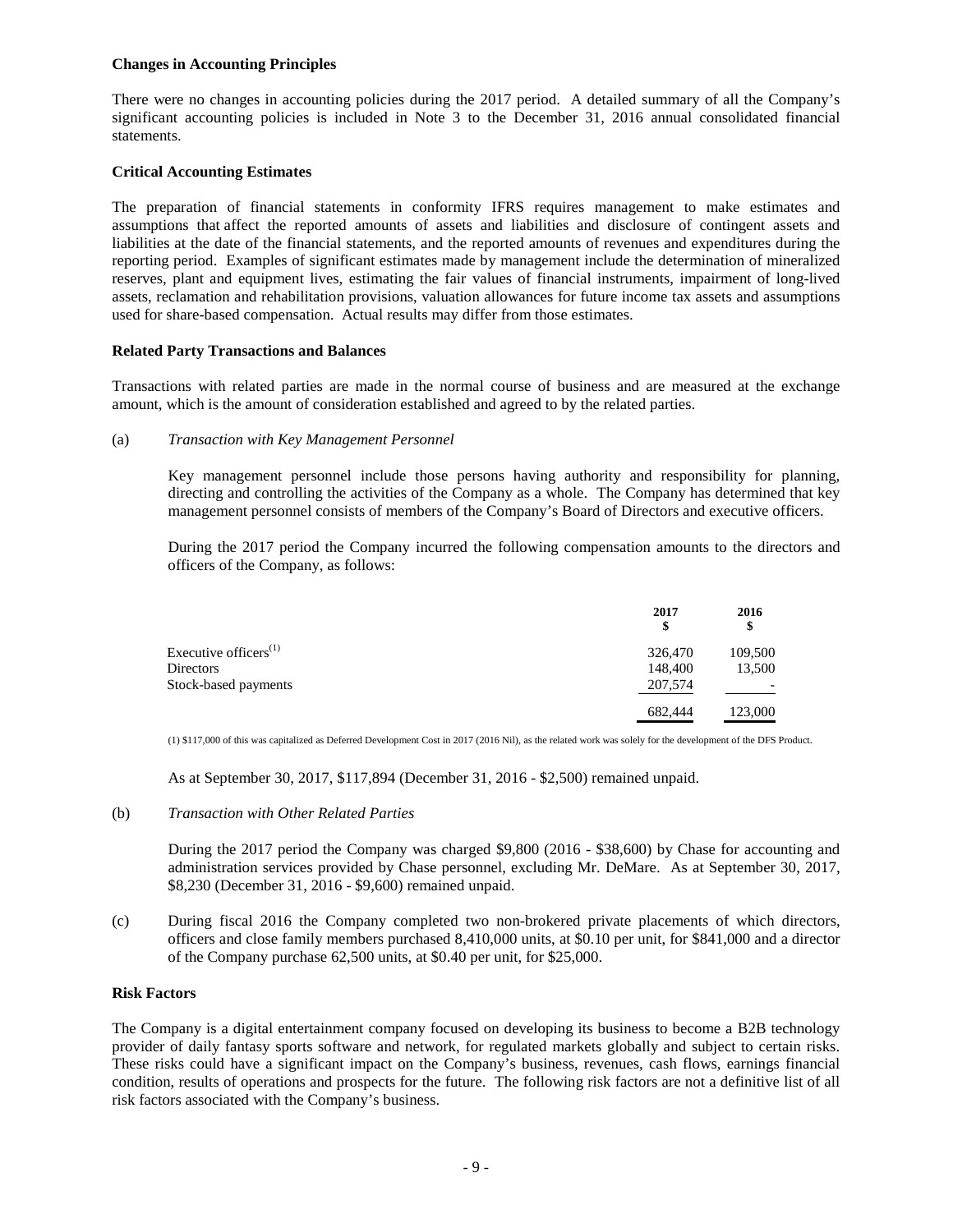## *Additional Financing*

The Company may need additional financing. The Company's ability to obtain additional financing will depend on investor demand, operating performance, the condition of the capital markets and other factors. If the Company raises additional funds through the issuance of equity, equity-linked or debt securities, those securities may have rights, preferences, or privileges senior to the rights of holders of the Company shares, and existing holders of such shares may experience dilution.

#### *Risks Related to Potential Inability to Protect Proprietary Technology*

To protect its proprietary technology, the Company will rely principally upon copyright and trade secret protection. All proprietary information that can be copyrighted will be marked as such. There can be no assurance that the steps taken by the Company in this regard will be adequate to prevent misappropriation or independent third-party development of the Company's technology. Further, the laws of certain countries in which the Company anticipates licensing its technologies and products do not protect software and intellectual property rights to the same extent as the laws of Canada. The Company will generally not include in its software any mechanism to prevent or inhibit unauthorized use, but the Company will generally require the execution of an agreement that restricts unauthorized copying and use of its products. If unauthorized copying or misuse of its products were to occur, the Company's business and results of operations could be materially adversely affected.

While the disclosure and use of the Company's proprietary technology, know-how and trade secrets will be generally controlled under agreements with the parties involved, there can be no assurance that all confidentiality agreements will be honored, that others will not independently develop similar or superior technology, that disputes will not arise concerning the ownership of intellectual property, or that dissemination of the Company's proprietary technology, know-how and trade secrets will not occur. Further, if an infringement claim is brought against the Company, litigation would be costly and time consuming, but may be necessary to protect its proprietary rights and to defend itself. The Company could incur substantial costs and diversion of management resources in the defense of any claims relating to the proprietary rights of others or in asserting claims against others. If the Company cannot prevent other companies from infringing on its technologies, it may not achieve profitability and an investor may lose his or her investment.

#### *Risks Related to Potential Intellectual Property Rights Claims*

Companies in the Internet, technology and media industries own large numbers of patents, copyrights, trademarks and trade secrets and frequently enter into litigation based on allegations of infringement or other violations of intellectual property rights. The Company may be subject to intellectual property rights claims in the future and its technologies may not be able to withstand any third-party claims or rights against their use. Any intellectual property claims, with or without merit, could be time consuming, expensive to litigate or settle and could divert management resources and attention. An adverse determination also could prevent the Company from offering its products and services to others and may require that it procure substitute products or services for these members.

With respect to any intellectual property rights claim, the Company may have to pay damages or stop using technology found to be in violation of a third party's rights. The Company may have to seek a license for the technology, which may not be available on reasonable terms and may significantly increase its operating expenses. The technology also may not be available for license to the Company at all. As a result, the Company may also be required to develop alternative non-infringing technology, which could require significant effort and expense. If the Company cannot license or develop technology for the infringing aspects of its business, it may be forced to limit its product and service offerings and may be unable to compete effectively. Any of these results could harm the Company's brand and prevent the Company from generating sufficient revenue or achieving profitability.

## *Risks Related to Uncertainty of Online Fantasy Sports and Gaming*

Online, social, causal and mobile gaming is a relatively new industry that continues to evolve. The success of this industry and the Company's DFS business will be affected by future developments in social networks, mobile platforms, legal or regulatory developments (such as the passage of new laws or regulations or the extension of existing laws or regulations to fantasy sports and online gaming activities), data privacy laws and regulations, and other factors that the Company is unable to predict and which are beyond the Company's control.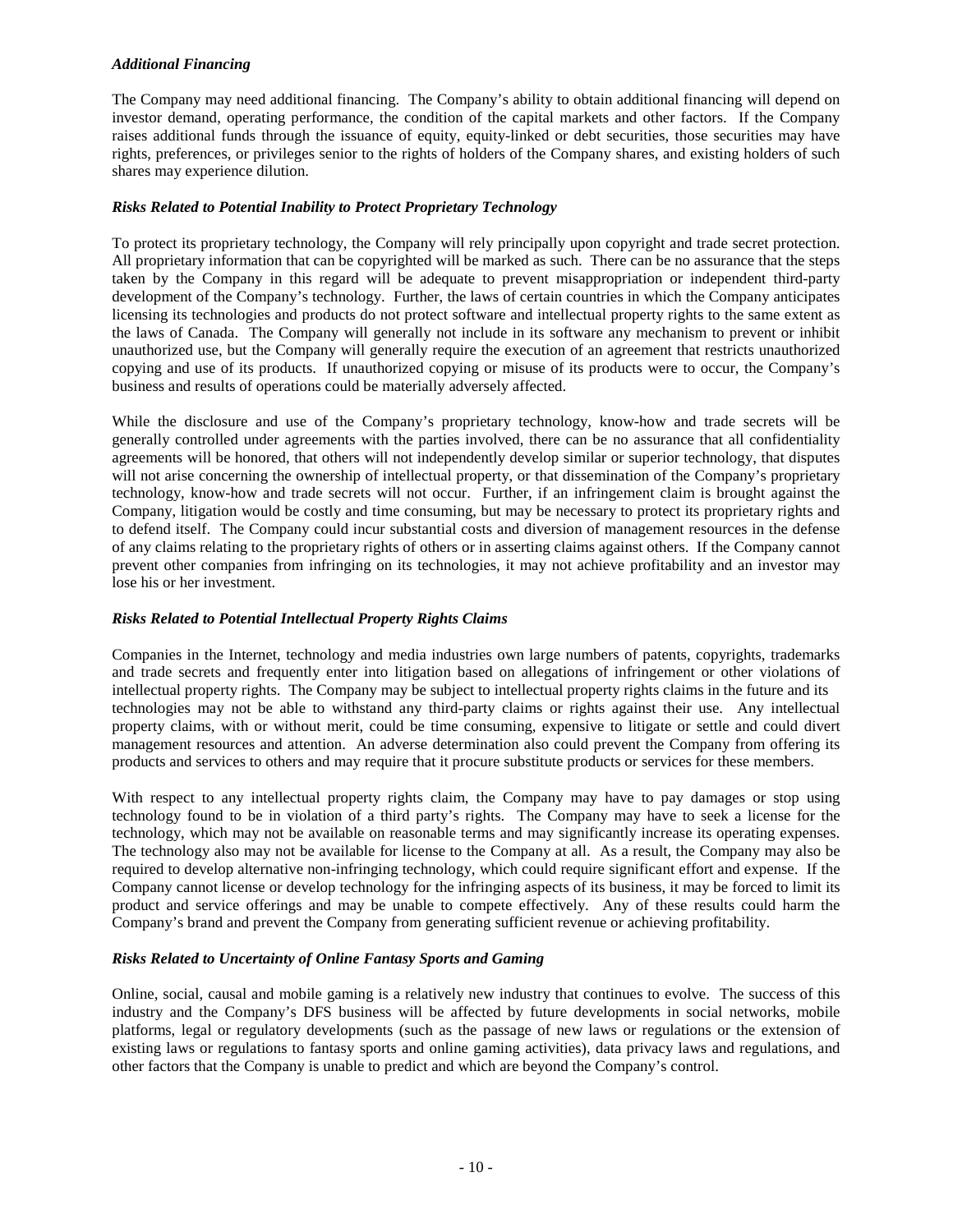#### *Potential Changes in Laws and Regulations Relating to the Resulting Issuer's Business*

Apart from obtaining a gaming license in Malta with the Malta Gaming Authority and a United Kingdom gaming license from the United Kingdom Gambling Commission, the Company does not anticipate requiring any government approvals to carry out its business plan and launch the DFS Product. However further licensing may be required as the Company's business matures and enters new markets globally. Legislation regarding fantasy sports is in a flux and not uniform. Changes in applicable laws or regulations or evolving interpretations of existing law could, in certain circumstances, result in increased compliance costs or capital expenditures, which could affect the Company's profitability, or impede the Company's ability to carry on its business which could affect its revenues.

Changes in existing gaming regulations or industry standards may hinder or prevent the Company from continuing to operate in those jurisdictions where it intends to carry on business, which would harm its operating results and financial condition. In particular, the enactment of unfavorable legislation or government efforts affecting or directed at fantasy sports, such as taxing or attempts to restrict the content or access to fantasy sports products may have a negative impact on the Company's operations. It cannot be assured that the Company will be able to adequately adjust to such potential changes.

Public opinion can also exert a significant influence over the regulation of the fantasy sports. A negative shift in the public's perception of fantasy sports could affect future legislation in individual jurisdictions. Negative public perception could lead to new restrictions on fantasy sports in jurisdictions in which the Company proposes to operate.

#### *Risks Related to Potential for Regulations that May be Adopted with Respect to the Internet and Electronic Commerce*

In addition to regulations pertaining to the fantasy sports and gaming industry, the Company may become subject to any number of laws and regulations that may be adopted with respect to the Internet and electronic commerce. New laws and regulations that address issues such as user privacy, pricing, online content regulation, taxation, advertising, intellectual property, information security, and the characteristics and quality of online products and services may be enacted. As well, current laws, which predate or are incompatible with the Internet and electronic commerce, may be applied and enforced in a manner that restricts the electronic commerce market. The application of such pre-existing laws regulating communications or commerce in the context of the Internet and electronic commerce is uncertain. Moreover, it may take years to determine the extent to which existing laws relating to issues such as intellectual property ownership and infringement, libel and personal privacy are applicable to the Internet. The adoption of new laws or regulations relating to the Internet, or particular applications or interpretations of existing laws, could decrease the growth in the use of the Internet, decrease the demand for the Company's DFS Product, increase the Company's cost of doing business or could otherwise have a material adverse effect on the Company's business, revenues, operating results and financial condition.

## *Risks Related to Changing Customer Preferences*

The demands of the Company's customers and the end users of the DFS Product and their preferences will be continually changing. In the gaming industry, there is constant pressure to develop and market new game content and technologically innovative products. The Company's revenues will be dependent on the earning power and life span of its DFS Product. The Company will therefore face increased pressure to design and deploy new successful game content to maintain and increase its revenue and remain competitive. The success of newly introduced technology and products will be dependent on customer acceptance of the Company's products.

As a result of changing consumer preferences, many Internet websites are successfully marketed for a limited period of time. Even if the Company's products become popular, there can be no assurance that any of its DFS Product will continue to be popular for a period of time. The Company's success will be dependent upon its ability to develop new and improved product lines. The Company's failure to introduce new features and product lines and to achieve and sustain market acceptance could result in it being unable to continually meet consumer preferences and generate significant revenues.

## *Competition*

The Internet media, entertainment fantasy sports and Internet gaming industry are highly competitive. To the Company's knowledge there are no established true B2B products and networks presently in the European market place that will compete with the Company.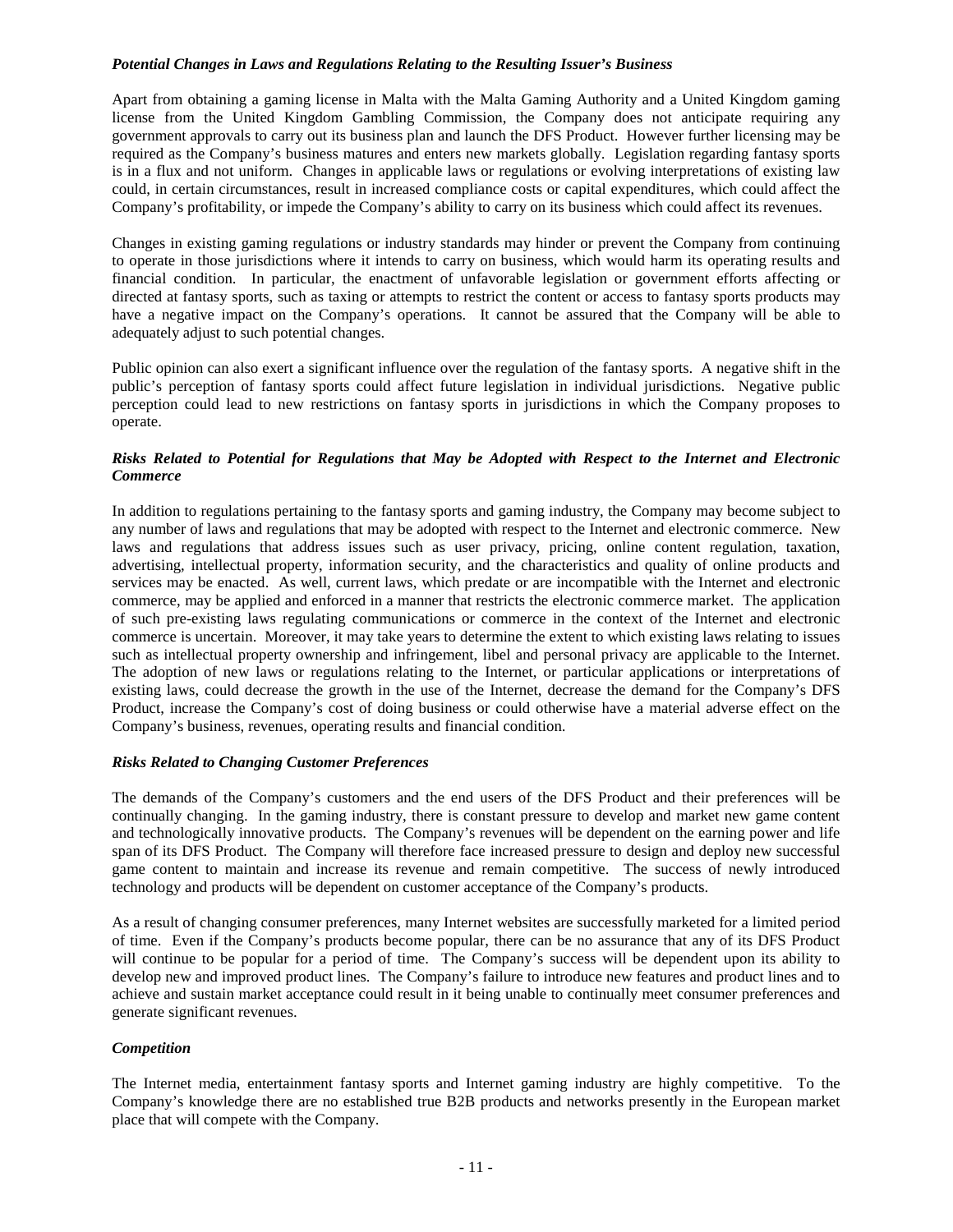New competitors may enter the Company's key market areas. If the Company is unable to obtain significant early market presence or it loses market share to its competitors, it will materially affect its results of operations and future prospects.

#### *Reliance on Key Personnel and Absence of Key Person Insurance*

The Company's future success will depend heavily upon the continuing services of the members of its senior management team. If one or more of its senior executives or other key personnel are unable or unwilling to continue in their present positions, the Company may not be able to replace them easily or at all, and the Company's business may be disrupted and its financial condition and results of operations may be materially and adversely affected. Competition for senior management and key personnel is intense, the pool of qualified candidates is very limited, and the Company may not be able to retain the services of its senior executives or key personnel, or attract and retain high-quality senior executives or key personnel in the future. It is anticipated that the Company will not initially maintain key man insurance on its senior managers. The loss of the services of its senior management team and employees could result in a disruption of operations which could result in reduced revenues.

#### *Reliance on Highly Skilled Personnel*

The Company's performance and future success will depend on the talents and efforts of highly skilled individuals. The Company will need to identify, hire, develop, motivate and retain highly skilled personnel for all areas of its organization. Competition in the software industry for qualified employees is intense. The Company's ability to compete effectively will depend on its ability to attract new employees and to retain and motivate existing employees.

As competition in its industry intensifies, it may be more difficult for the Company to hire, motivate and retain highly skilled personnel. If the Company does not succeed in attracting additional highly skilled personnel or retaining or motivating the existing personnel, it may be unable to grow and effectively generate sufficient revenues and achieve profitability.

#### *Risks Relating to Potential Inability to Adapt or Expand Existing Technology Infrastructure to Accommodate Greater Demand for Services*

The Company expects that its DFS Product will serve a large number of users and customers. The Company's technology infrastructure will be highly complex and may not provide satisfactory service in the future, especially as the number of customers increases. The Company may be required to upgrade its technology infrastructure to keep up with the increasing demand for its services, such as increasing the capacity of its hardware servers and the sophistication of its software. If the Company fails to adapt its technology infrastructure to accommodate greater demand for services, its users and customers may become dissatisfied with its services and switch to competitors' products, which will prevent the Company from achieving profitability.

#### *Risks Relating to Potential Inability to Develop and Enhance the DFS Product*

The markets for the Company's DFS Products will be characterized by rapidly changing technology, evolving industry standards and increasingly sophisticated customer requirements. The introduction of products embodying new technology and the emergence of new industry standards could render the Company's DFS Product obsolete and unmarketable. It is critical to the success of the Company to be able to anticipate, react and adapt quickly to changes in technology or in industry standards and to successfully develop and introduce new, enhanced and competitive products on a timely basis. Further, the Company's competitors may adapt to an emerging technology more quickly or effectively than the Company, resulting in the creation of products that are technologically superior to the Company's, more appealing to customers, or both. The Company cannot give assurance that it will successfully develop new products or enhance and improve its existing DFS Product, that new products or an enhanced and improved version of the DFS Product will achieve market acceptance or that the introduction of new products or enhanced existing products by others will not render the Company's DFS Product obsolete.

#### *Reliance on Development and Maintenance of the Internet Infrastructure*

The success of the Company's services will depend largely on the development and maintenance of the Internet infrastructure. This includes maintenance of a reliable network backbone with the necessary speed, data capacity, and security, as well as timely development of complementary products, for providing reliable Internet access and